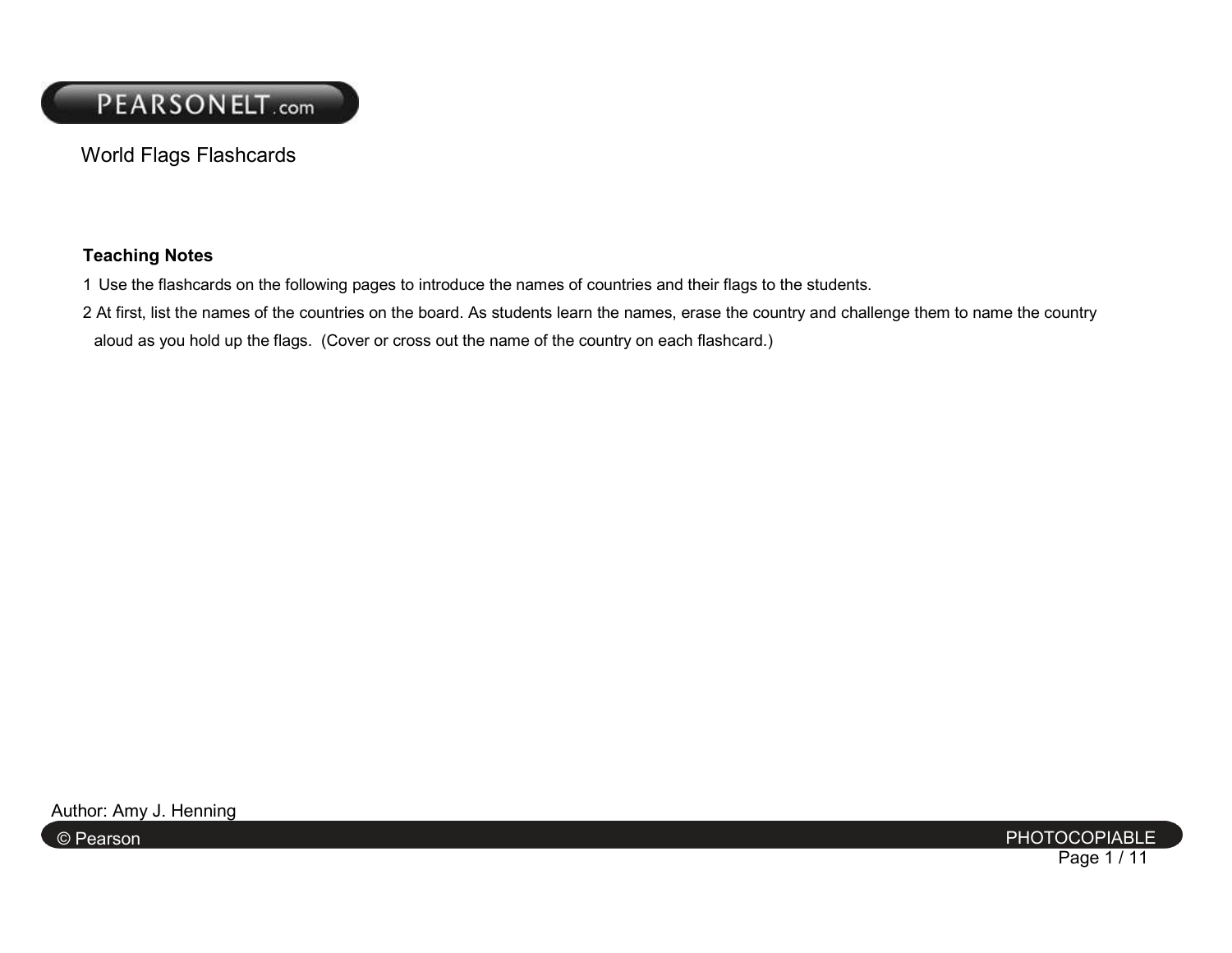### World Flags Flashcards

*China* 



PHOTOCOPIABLE

Author: Amy J. Henning

© Pearson PHOTOCOPIABLE Page 2 / 11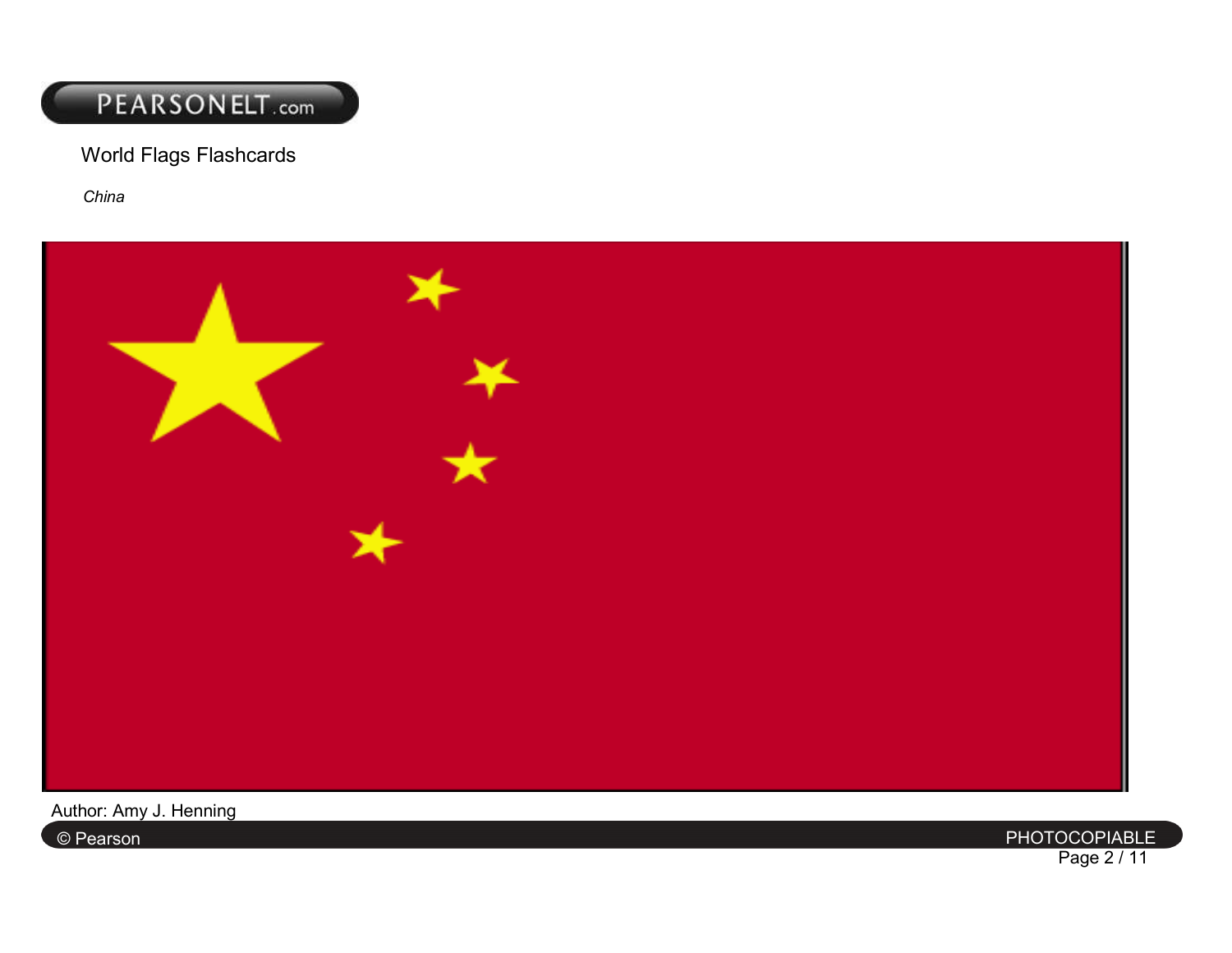World Flags Flashcards

*Japan* 



PHOTOCOPIABLE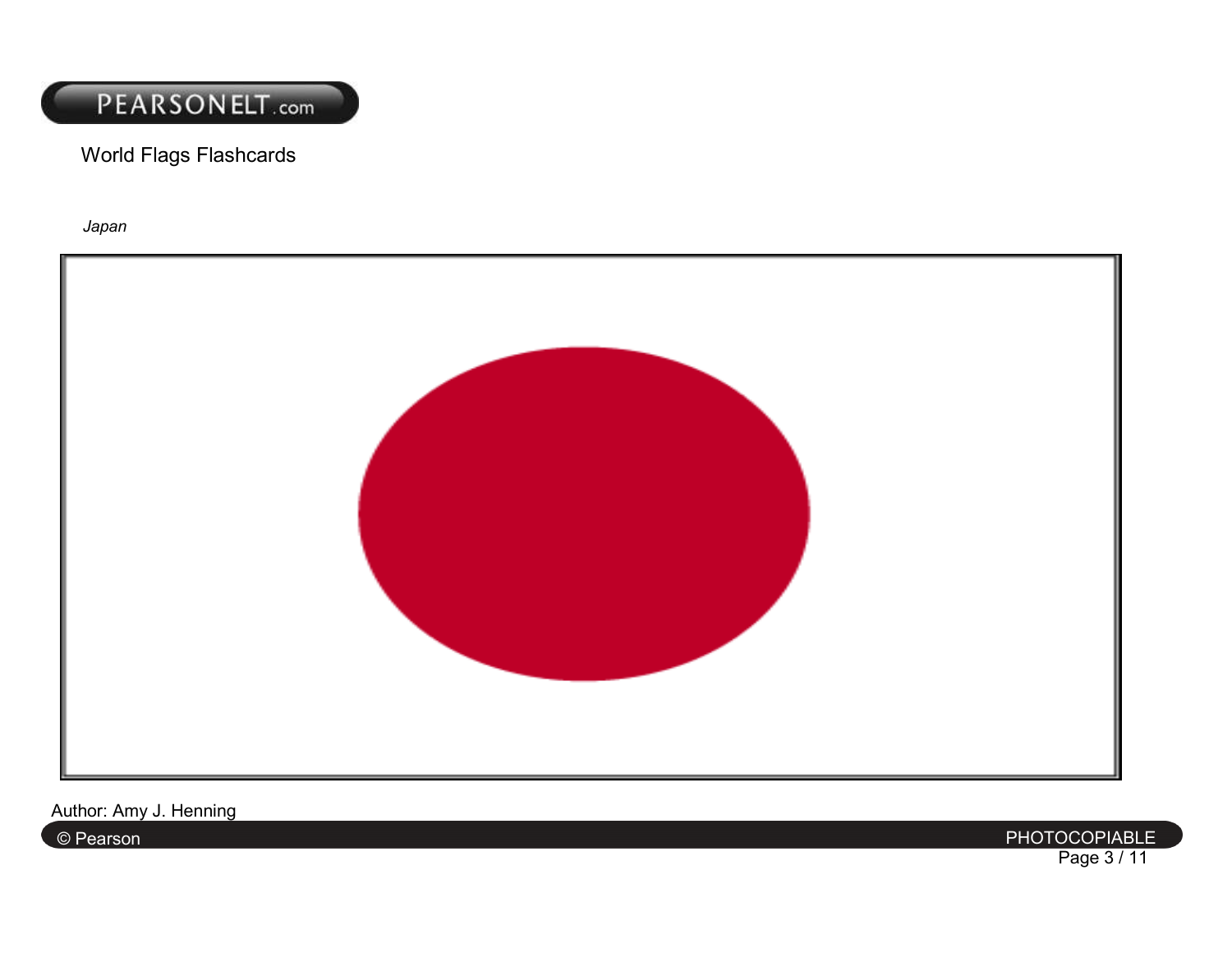World Flags Flashcards

*United Kingdom* 



PHOTOCOPIABLE

Author: Amy J. Henning

© Pearson PHOTOCOPIABLE Page 4 / 11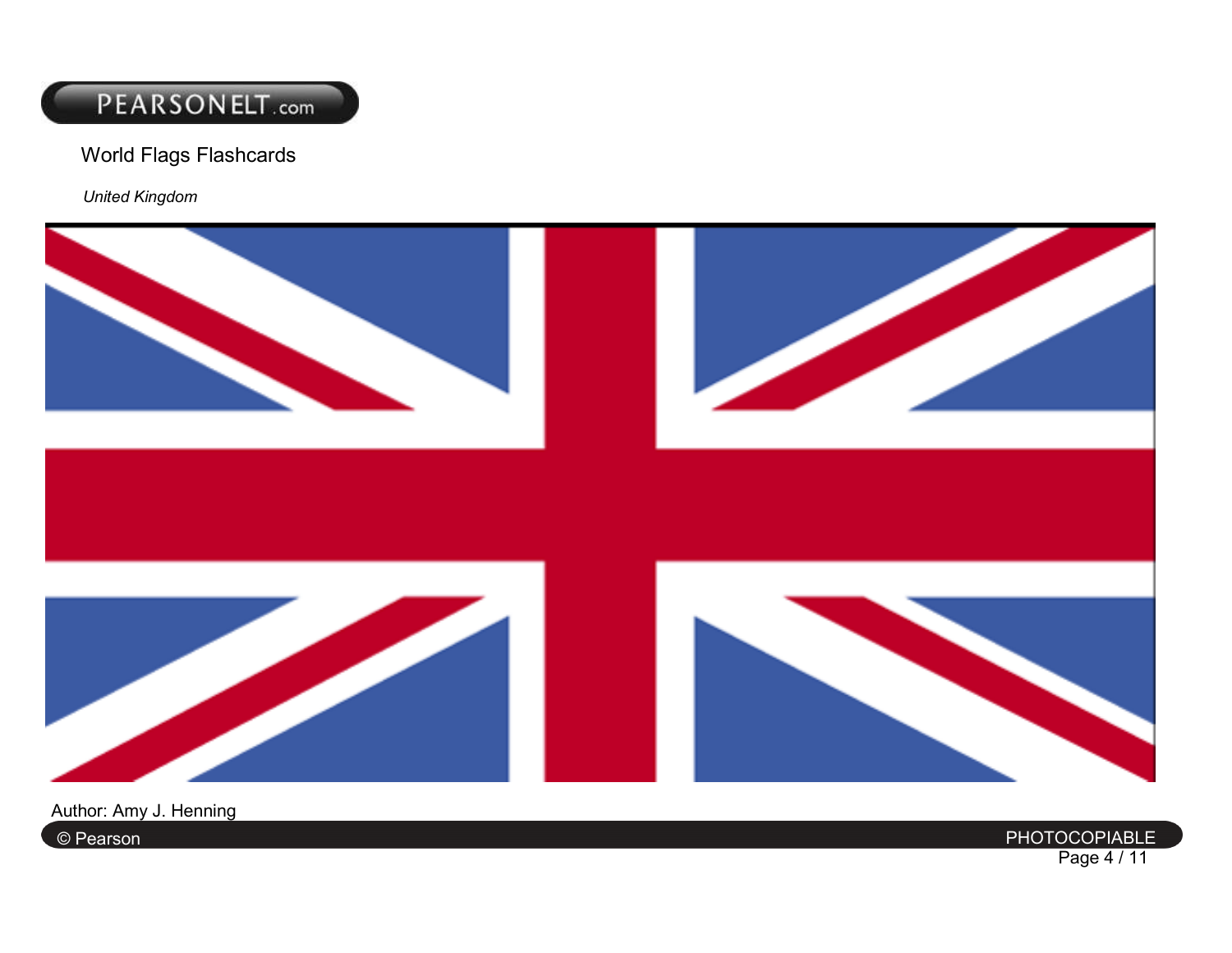

World Flags Flashcards

*Norway* 

PHOTOCOPIABLE

Author: Amy J. Henning

© Pearson PHOTOCOPIABLE Page 5 / 11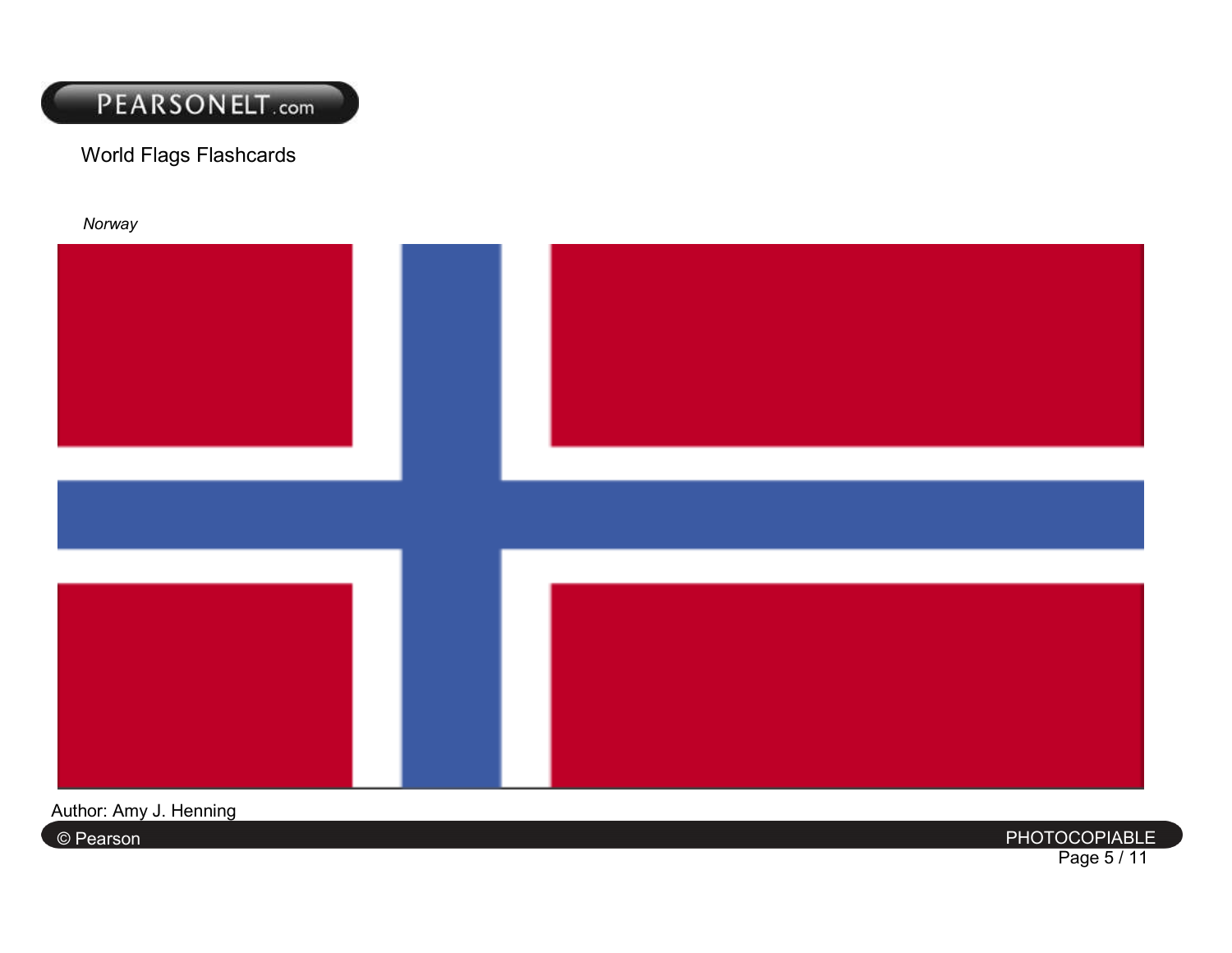#### World Flags Flashcards

*France* 



PHOTOCOPIABLE

Author: Amy J. Henning

© Pearson PHOTOCOPIABLE Page 6 / 11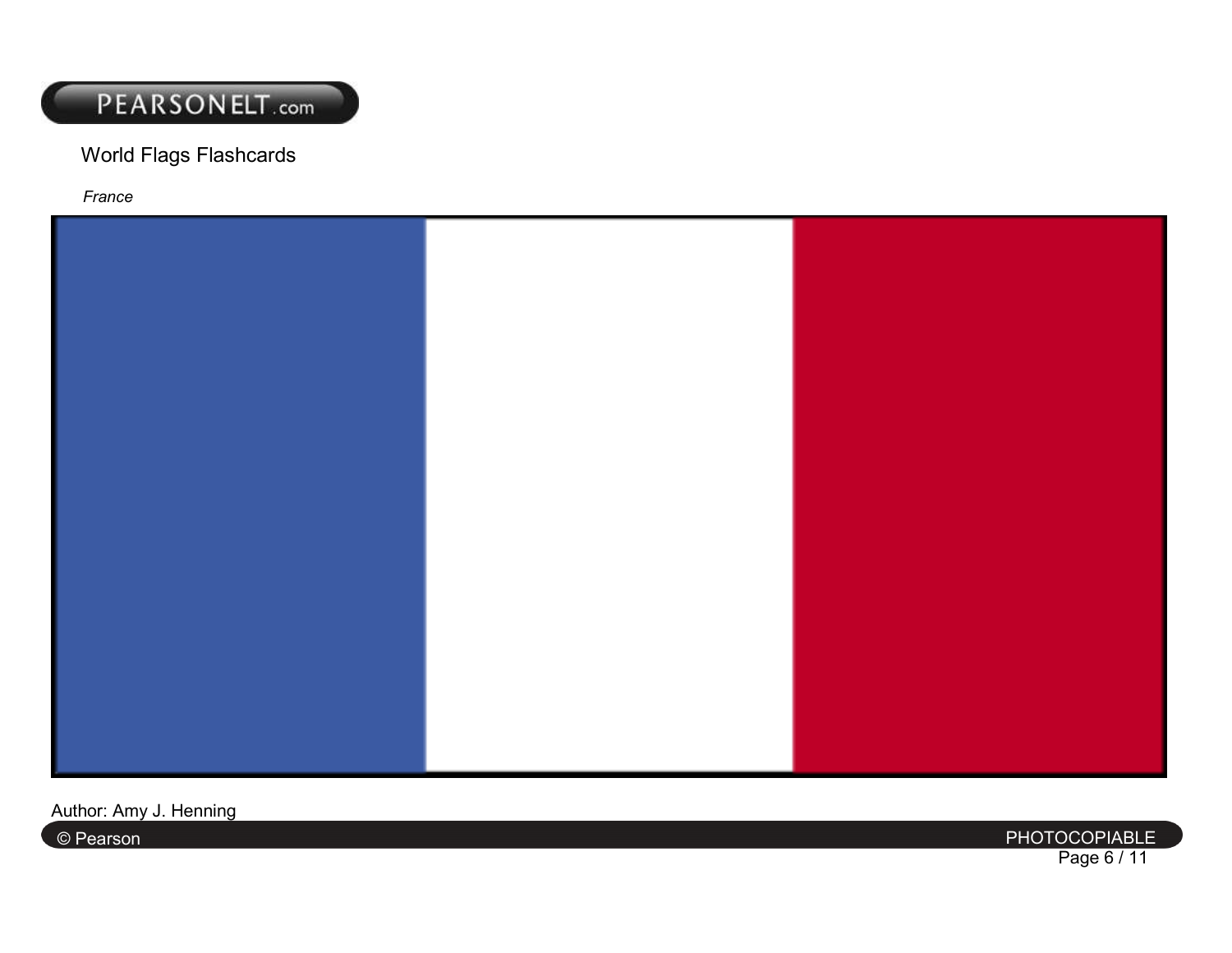#### World Flags Flashcards

*United States* 



PHOTOCOPIABLE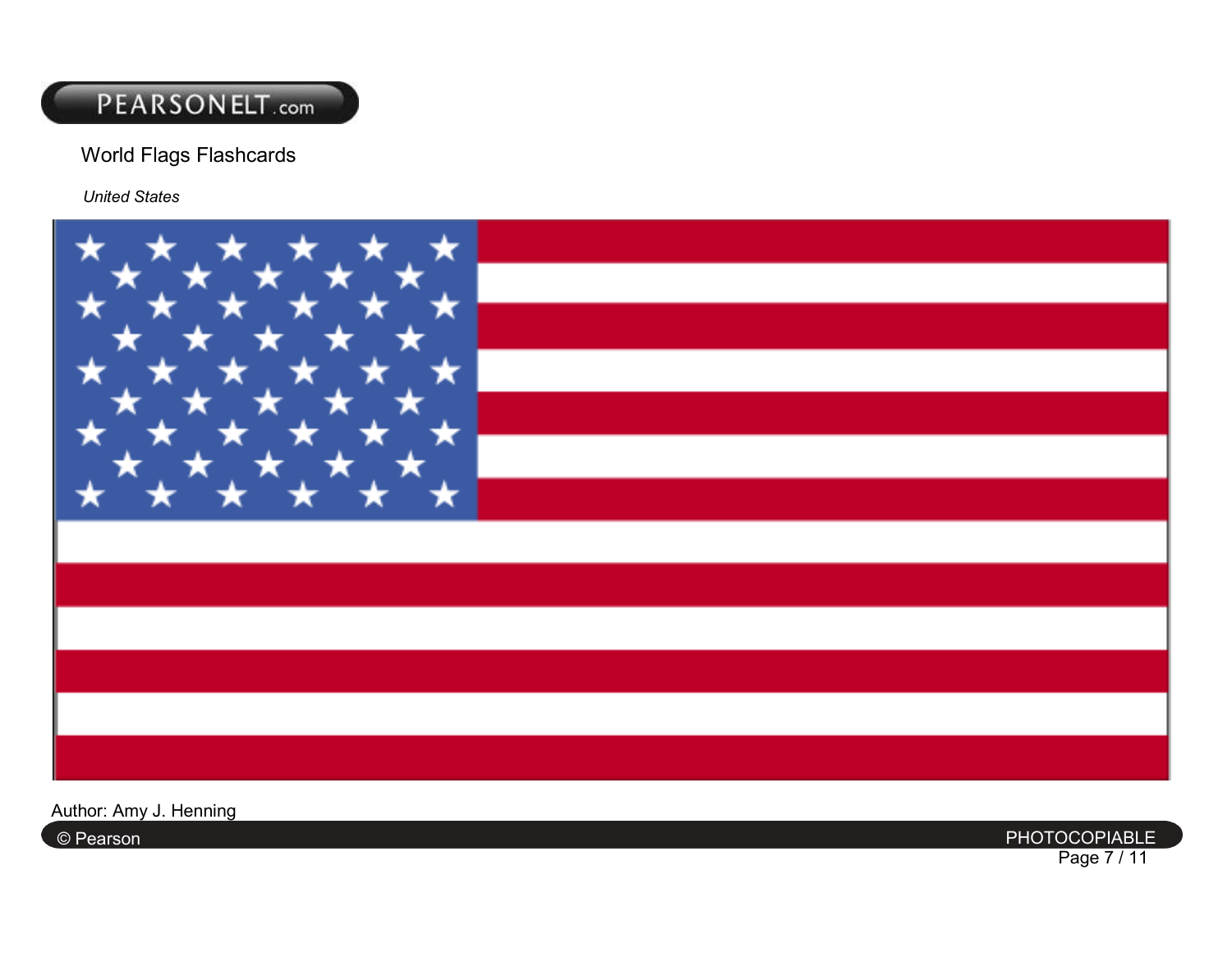#### World Flags Flashcards

*Canada* 



PHOTOCOPIABLE

Author: Amy J. Henning

© Pearson PHOTOCOPIABLE Page 8 / 11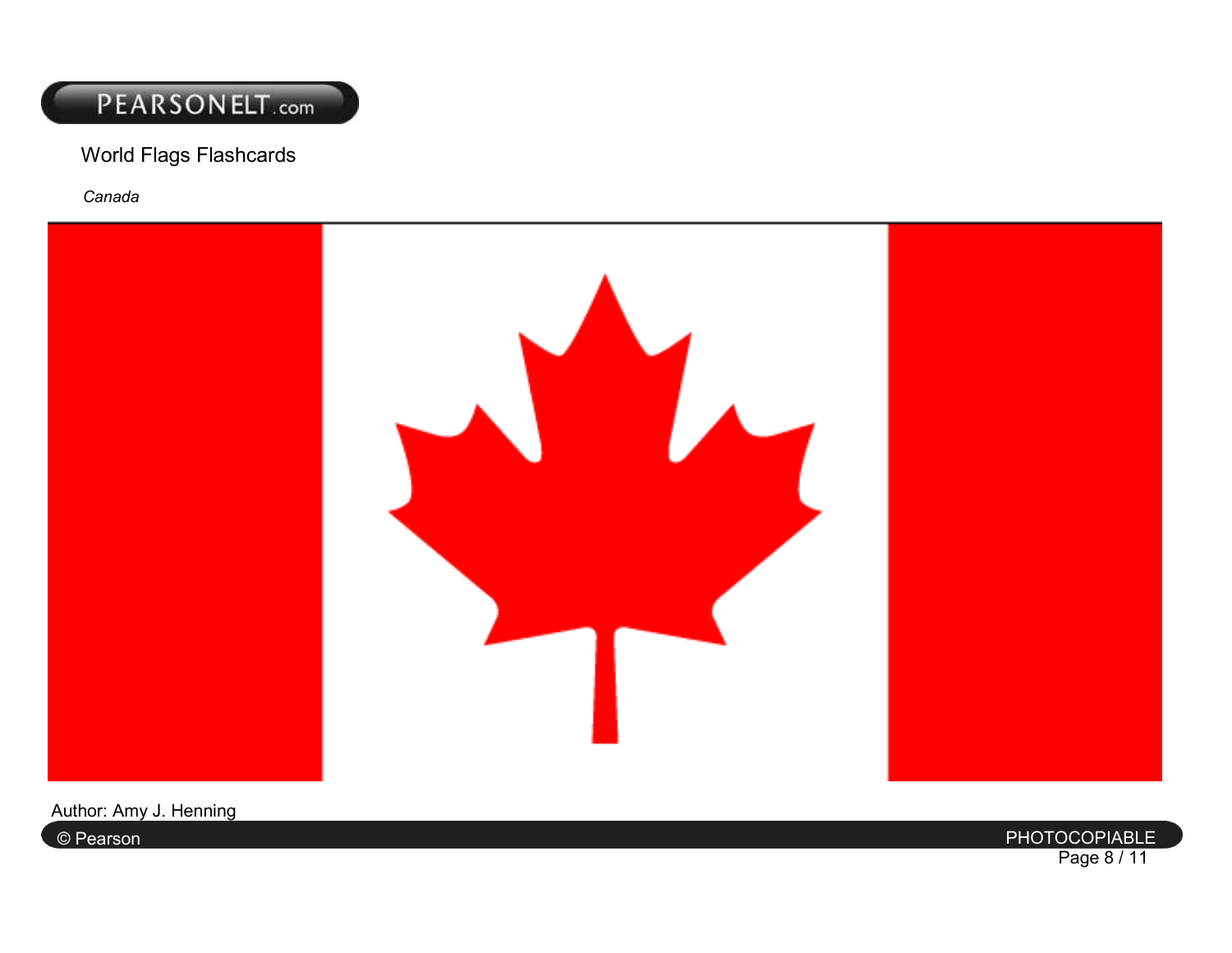World Flags Flashcards

*Mexico* 



PHOTOCOPIABLE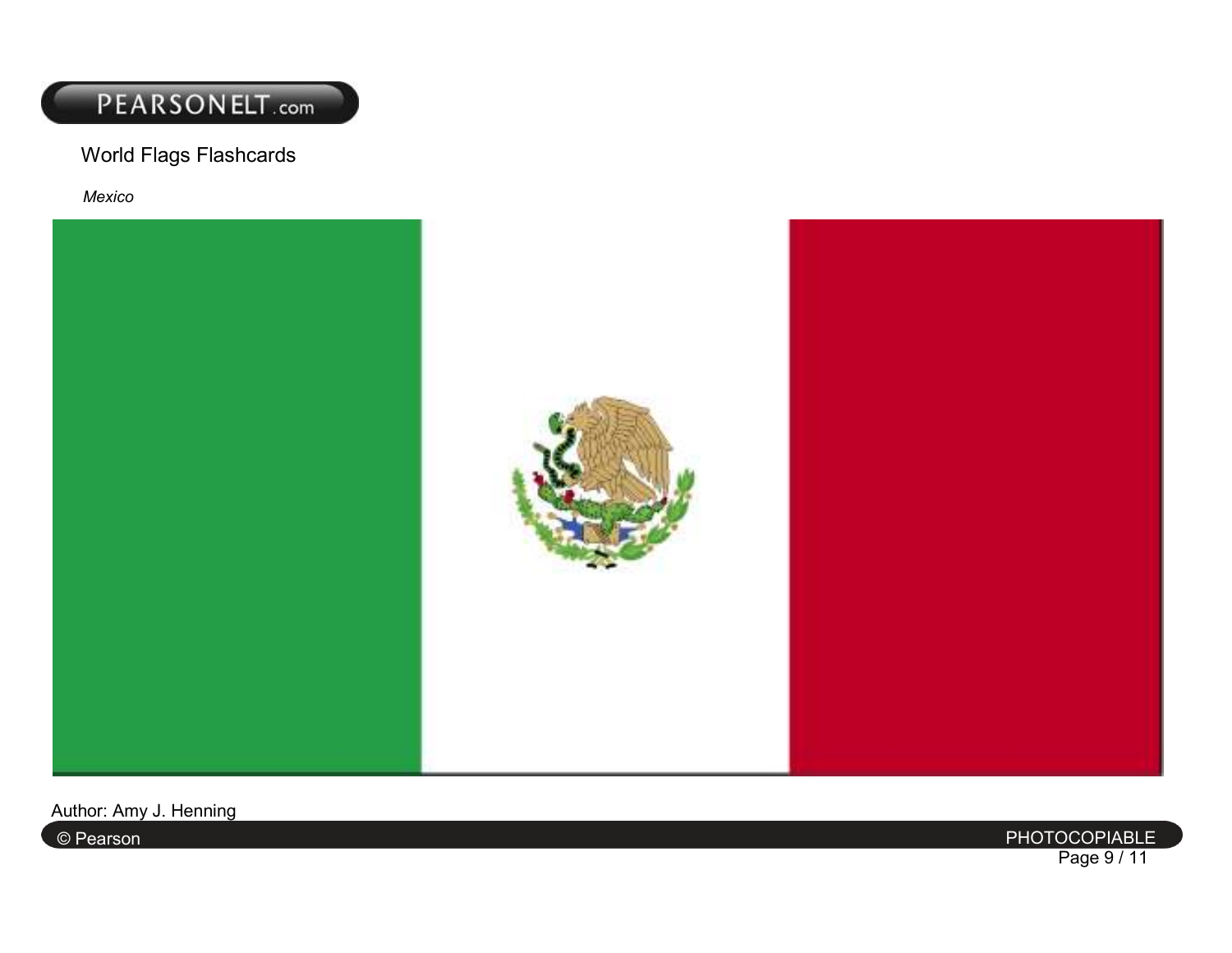#### World Flags Flashcards

*Australia* 



PHOTOCOPIABLE

Author: Amy J. Henning

© Pearson PHOTOCOPIABLE Page 10 / 11